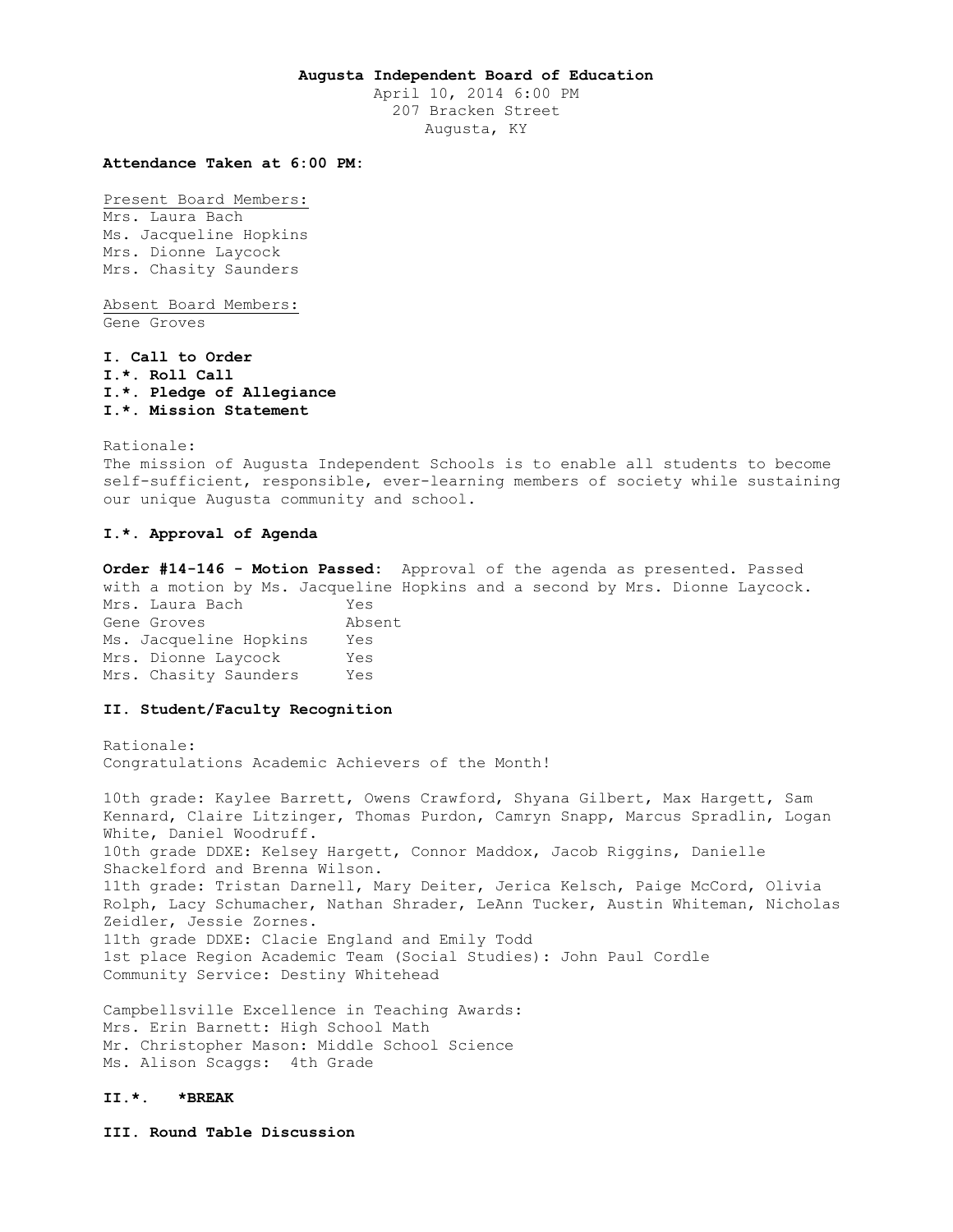#### **III.\*. Principal's Report/Student Achievement**

#### Rationale:

Principal, Robin Kelsch reported a successful Operation Preparation as part of the district's college and career readiness initiatives and the senior trip to New York City was also a success. Mr. Kelsch informed the board of the upcoming testing schedule for End-Of-Course and KPREP Assessments taking place in April and May. He stated teachers were intensely reviewing content before the assessments.

## **III.\*. Budget**

#### Rationale:

Superintendent, Lisa McCane reported the 2014-2016 biennial budget was passed by the General Assembly with funding increases for K-12 education. She stated the SEEK funding per pupil amount would be increased from the current \$3,827 to \$3,911 in FY15 and \$3,981 in FY16. The SEEK funding increases will aid districts in providing both certified and classified salary increases of 1% in FY15 and 2% in FY16. In addition to the SEEK increases, Flexible Focus, Technology and Career and Technical Education all received funding increases.

Superintendent McCane reported a lag of \$17,000 in receipts compared to the same time last year but expected larger utility tax payments and SEEK funding for the last quarter of the fiscal year. Expenditures are down in the General Fund by \$26,000 compared to March 2013 indicating budget reduction efforts are still in place and working. Receipts exceeded expenditures by \$122,700 through March, compared to \$113,600 last year.

Superintendent reported that Fund 2 expenditures are on target with regards to budget with the cash balance for Fund 2 at \$35,527 compared to \$201,011 in March 2013. The cash balance deficit is due to the reimbursements not received for prior years grants therefore requiring an adjustment in February to accurately reflect the actual cash balance.

Food Service revenues exceed expenditures by \$6,780 through March. However, at the same time last year revenues exceeded expenditures by \$10,000. Costs have increased only \$3,400 through month nine, while revenues are nearly identical to last year through the same period. The current balance is \$11,898 with paid lunches down \$2,000.

Next fiscal year's SEEK increases will generate an additional \$32,000, covering the anticipated raises of \$16,000 for the district.

#### **III.\*. Facilities Update**

## Rationale:

During February, the district had an increase in electricity consumption of 7,142 kWhs (12.7%) and an increase in natural gas consumption of 390 CCF (20.2%) which created an additional cost in energy of \$1,107, as compared to our three year baseline averages. However YTD, the district has still reduced our total electrical energy consumption through the February billing period by 28,894 kWhs (6%) which has created a savings in electrical energy cost of over \$2,600. Unfortunately through February, the district also had an increase in natural gas consumption of 823 CCF (10%), which has increased our natural gas cost by approximately \$979. Even with the increase in natural gas consumption this winter, we still have saved approximately \$1,621 (\$2,600 - \$979) in total energy cost, as compared to our 3-year average baselines.

The 5-year history of energy consumption and cost indicates the district has used more total energy (kBTU) this year than we did in the past two, but less than the amount in FY2010 or FY2011. So far, this winter has been approximately 18% colder (November-February) than the previous winter.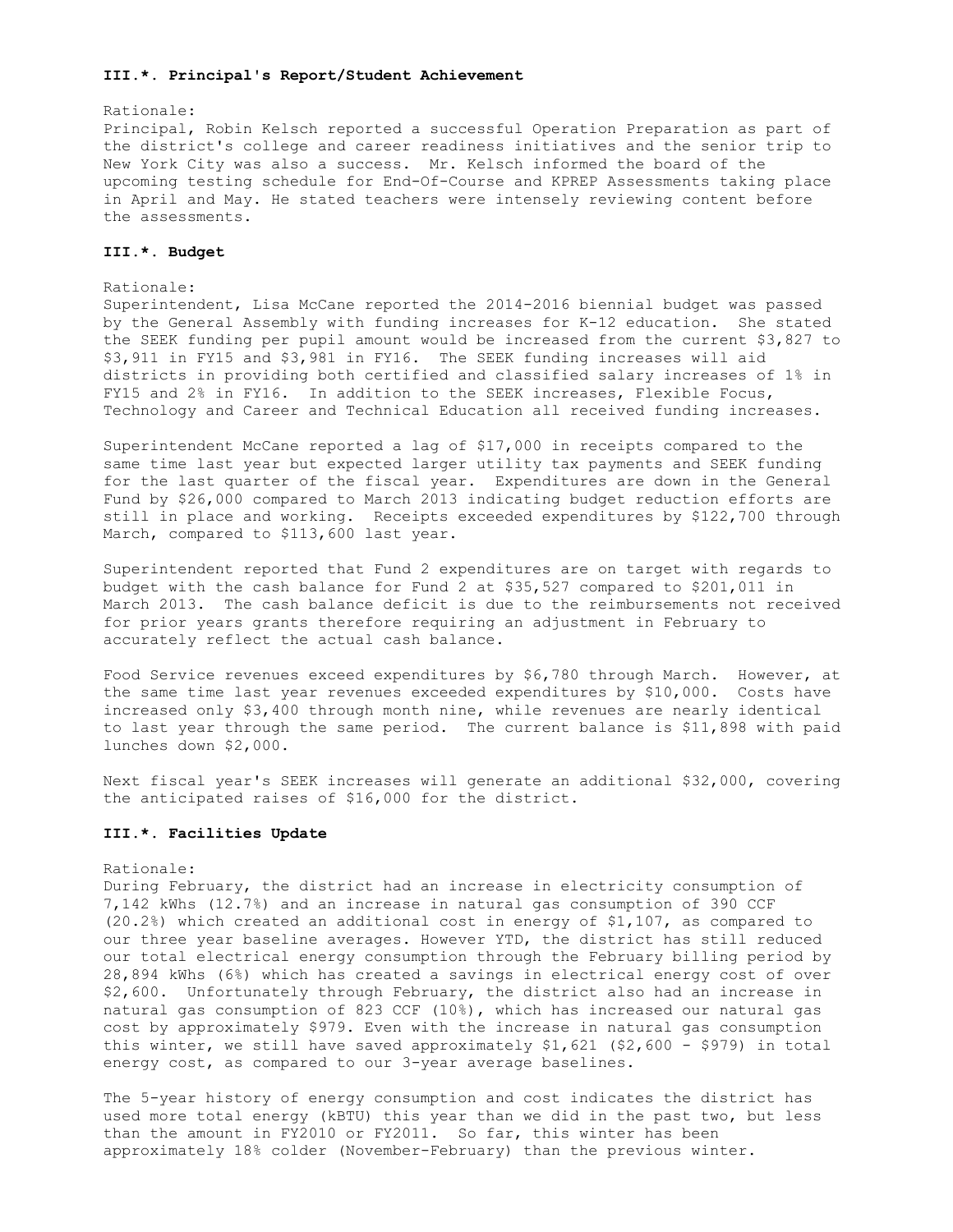Monthly Maintenance:

 Repaired Dr. Dish shooting machine Repaired toilets in basement girls restroom Repaired ice machine in cafeteria Repaired milk cooler in cafeteria Repaired cafeteria door latch Repaired camera in Spanish room Replaced filters in heating and air units Repairing batting cage Purchased 10 preschool chairs for \$2 each

#### **III.\*. Insurance Update**

Rationale:

The district received one proposal after advertising for insurance for the district. Jim Downing with Crawford Insurance has submitted a proposal (see attachment). He is seeking lower costs options for the district and will submit a new proposal for the board to approve at the May board meeting.

## **III.\*. Community Eligibility Provision**

Rationale:

Incoming food services director, Barry Caskey provided an overview to the board of the Community Eligibility Provision which is offered to schools with a high percentage of low income children to provide free breakfast and lunch to all students. He stated the district does meet the requirements of the federal program at 45% of the students being directly certified and would be reimbursed at 72% for reimbursable meals. However, it is recommended to be closer to 50% directly certified to receive 80% reimbursement. The minimum requirement is 40% for districts to participate and they must remain in the program for fouryears. Mr. Caskey stated districts have until June 30th to enter the program and board members requested more discussion next month.

#### **III.\*. Board Member Annual Training**

Rationale: KASA will conduct a 2-hour training session on Effectively Evaluating Your Superintendent on June 12th at 3:00 p.m. preceding the board meeting.

Superintendent McCane recommended additional training needed by board members to focus on the Professional Growth and Effectiveness System and board members were in favor of the plan.

## **III.\*. Approve Second Reading of Substitute Teachers Policy-03.4 Addendum**

Rationale: The policy addendum will state individuals applying to be a substitute teacher will be responsible for background check expenses.

**Order #14-147 - Motion Passed:** Approve Second Reading of Substitute Teachers Policy-03.4 passed with a motion by Mrs. Chasity Saunders and a second by Mrs.

Dionne Laycock. Mrs. Laura Bach Yes Gene Groves **Absent** Ms. Jacqueline Hopkins Yes Mrs. Dionne Laycock Yes Mrs. Chasity Saunders Yes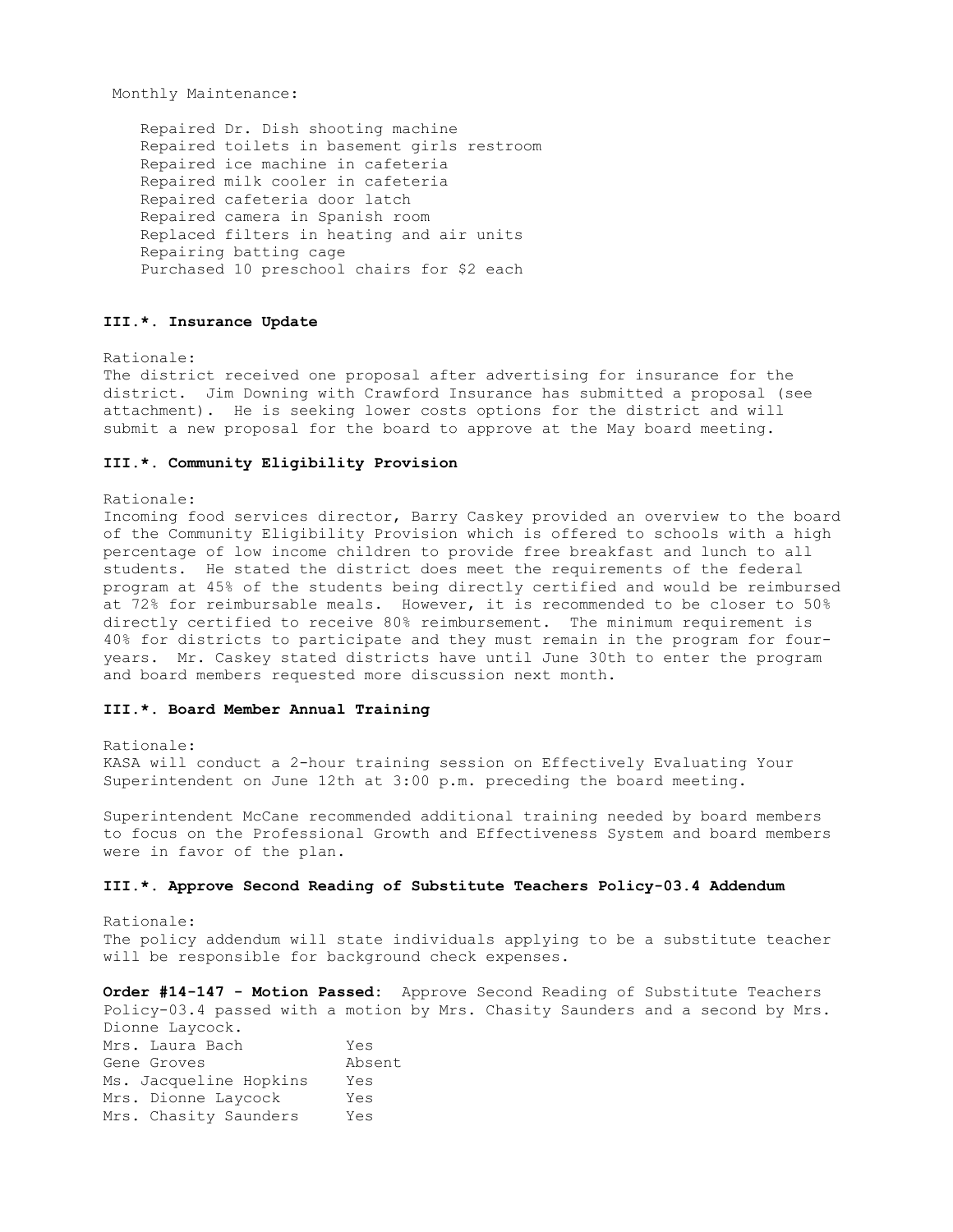#### **III.\*. Approve Auditor's Contract for 2014-2015**

Rationale: Kelley, Galloway & Company, PSC proposed to complete the required district audit for \$13,000, the same fee as 2013.

**Order #14-148 - Motion Passed:** Approve the Auditor's Contract for 2014-2015. Passed with a motion by Ms. Jacqueline Hopkins and a second by Mrs. Dionne Laycock.

| <b>LUV COOIL.</b>      |        |
|------------------------|--------|
| Mrs. Laura Bach        | Yes    |
| Gene Groves            | Absent |
| Ms. Jacqueline Hopkins | Yes    |
| Mrs. Dionne Laycock    | Yes    |
| Mrs. Chasity Saunders  | Yes    |
|                        |        |

# **IV. Communications IV.\*. Superintendent's Report**

Rationale:

Superintendent McCane stated the district was awarded a \$48,500 Read to Achieve Grant for reading intervention at the elementary level and the recent submission of a Durr Foundation Grant for technology equipment. She stated planning is underway to submit a proposal for a Bluegrass Pipeline Grant in partnership with Clopay.

Board members were informed SB 211 will require districts to meet the minimum 1,062 instructional hours and the district will have approximately 100 additional hours than required.

Superintendent McCane stated that a substance abuse community action meeting is being planned and requested a board member to represent the board.

Attendance for March: 95.72%

Enrollment: P-12=310 and K-12=290

**IV.\*. Citizens IV.\*. Board Members** 

**V. Business and Consent** 

**Order #14-149 - Motion Passed:** Approval of the Business and Consent items as presented passed with a motion by Mrs. Dionne Laycock and a second by Ms. Jacqueline Hopkins. Mrs. Laura Bach Yes Gene Groves **Absent** Ms. Jacqueline Hopkins Yes Mrs. Dionne Laycock Yes Mrs. Chasity Saunders Yes

**V.\*. Approve Previous Meeting Minutes V.\*. Approve Donations V.\*. Approve Summer Lunch Program** 

Rationale: June 9th-July 24th